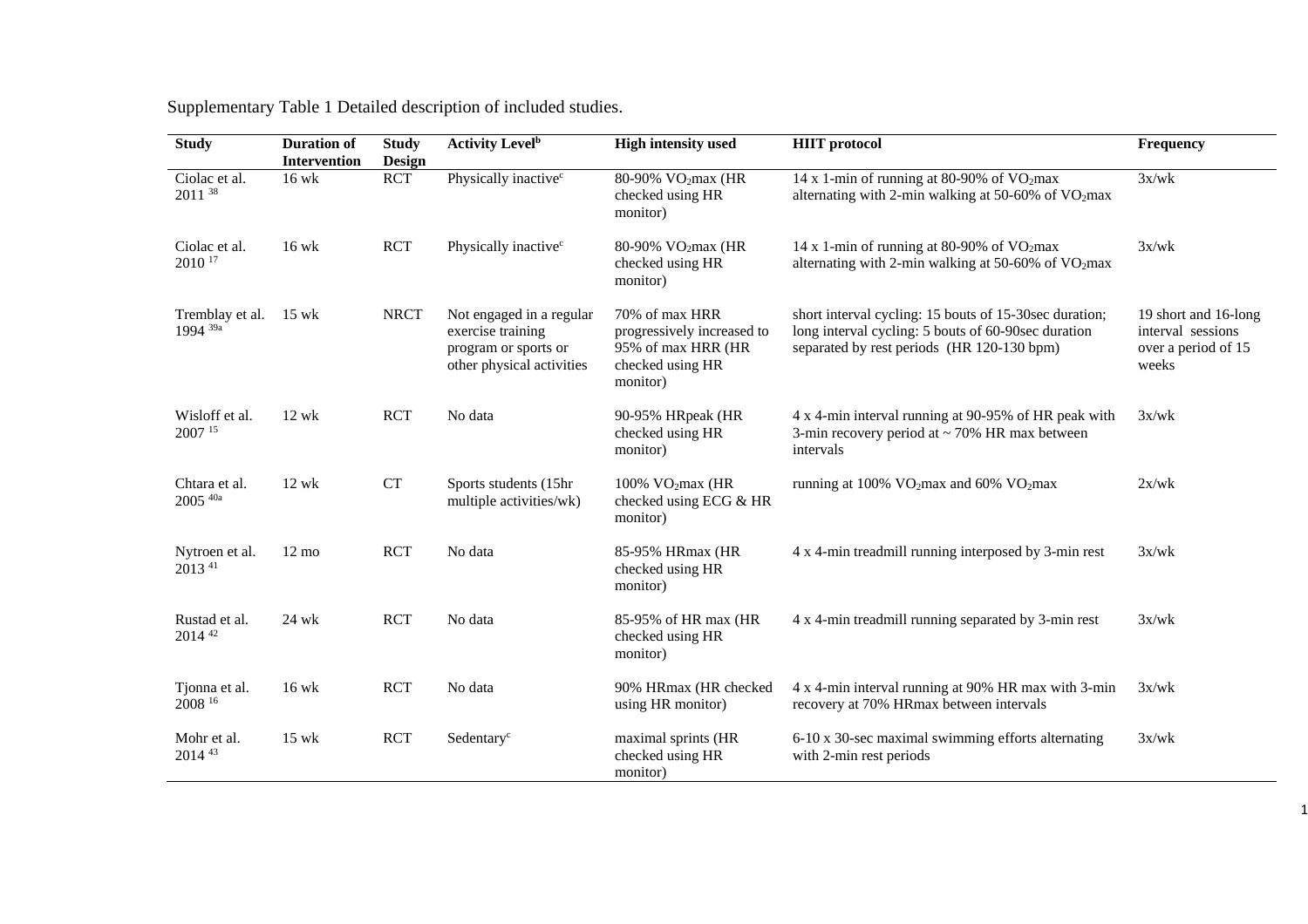Supplementary Table 1 (continued)

| <b>Study</b>                     | <b>Duration of</b><br><b>Intervention</b> | <b>Study</b><br>Design | <b>Activity Level</b> <sup>b</sup>                  | <b>High intensity used</b>                                      | <b>HIIT</b> protocol                                                                                                     | Frequency |
|----------------------------------|-------------------------------------------|------------------------|-----------------------------------------------------|-----------------------------------------------------------------|--------------------------------------------------------------------------------------------------------------------------|-----------|
| Conraads et al.<br>2015 44       | $12$ wk                                   | <b>RCT</b>             | No data                                             | 85-90% VO <sub>2</sub> peak (HR<br>checked using HR<br>monitor) | 4 x 4-min cycling at 90-95% HRpeak (85-90%)<br>VO <sub>2</sub> peak) alternating with 3-min recovery at 50-70%<br>HRpeak | 3x/wk     |
| Keating et al.<br>2014 45        | $12$ wk                                   | <b>RCT</b>             | Physically inactive<br>(exercise < 3 days/wk)       | 120% $VO_2$ peak (HR<br>checked using ECG)                      | 4-6 x 60-sec cycling at 120% $VO2peak alternating with$<br>120-sec active recovery periods                               | 3x/wk     |
| Madssen et al.<br>2014 46        | $12$ wk                                   | <b>RCT</b>             | No data                                             | 85-95% HRmax (HR<br>checked using HR<br>monitor)                | 4 x 4-min cycling at 85-95% HRmax alternating with<br>3-min recovery at 70% HRmax                                        | 3x/wk     |
| Mitranun et al.<br>$2014^{47a}$  | $12$ wk                                   | <b>RCT</b>             | No previous exercise<br>training                    | 85% VO <sub>2</sub> peak (HR<br>checked using HR<br>monitor)    | $6x$ 1-min at 85% VO <sub>2</sub> peak separated by 4-min rest at<br>60% VO <sub>2</sub> peak                            | 3x/wk     |
| Astorino et al.<br>2013 48       | $12$ wk                                   | <b>RCT</b>             | Sedentary (<1hr/wk of<br>regular physical activity) | 85-100% HRmax (HR<br>checked using HR<br>monitor)               | 6-10 x 60-sec of cycling at 85-100% HRmax<br>alternating with 75-sec rest periods                                        | 3x/wk     |
| Heydari et al.<br>2013 49        | $12$ wk                                   | <b>RCT</b>             | Physically inactive <sup>c</sup>                    | 80-90% HRmax (HR<br>checked using HR<br>monitor)                | 20 min of 8-sec sprint cycling at 80-90% HR max<br>separated by 12-sec rest periods                                      | 3x/wk     |
| Heydari et al.<br>$2013^{50}$ a  | $12$ wk                                   | <b>RCT</b>             | Physically inactive <sup>c</sup>                    | 80-90% HRmax (HR<br>checked using HR<br>monitor)                | 20 min of 8-sec sprint cycling at 80-90% HR max<br>separated by 12-sec rest periods                                      | 3x/wk     |
| Heydari &<br>Boutcher 2013<br>51 | $12$ wk                                   | <b>RCT</b>             | Physically inactive <sup>c</sup>                    | 80-90% HRmax (HR<br>checked using HR<br>monitor)                | 20 min of 8-sec sprint cycling at 80-90% HR max<br>separated by 12-sec rest periods                                      | 3x/wk     |
| Terada et al.<br>2013 52         | $12$ wk                                   | <b>RCT</b>             | <150 min of structured<br>exercise per wk           | 100% HRR <sup>d</sup>                                           | 7 x 1-min interval cycling at 100% HRR followed by<br>3-min recovery intervals at 40% HRR                                | 4x/wk     |
| Moholdt et al.<br>2012 53        | $12$ wk                                   | <b>RCT</b>             | No data                                             | 85-95% HRpeak (HR<br>checked using HR<br>monitor)               | 4 x 4-min interval running at 85-95% HRmax with 3-<br>min recovery at 70% HRmax between intervals                        | 2x/wk     |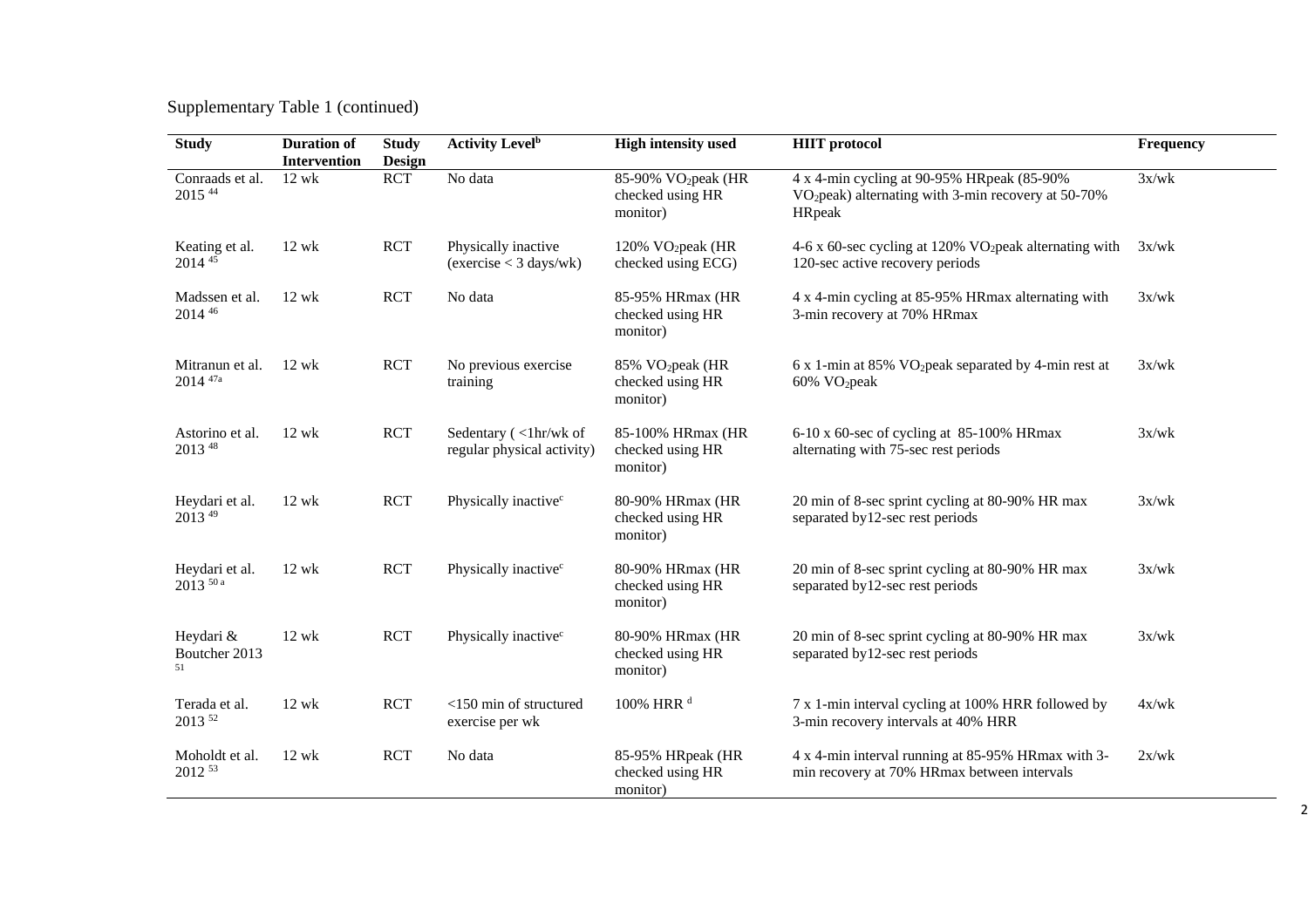Supplementary Table 1 (continued)

| <b>Study</b>                           | <b>Duration of</b><br><b>Intervention</b> | <b>Study</b><br><b>Design</b> | <b>Activity Level</b> <sup>b</sup>                         | <b>High intensity used</b>                                        | <b>HIIT</b> protocol                                                                                                                                     | Frequency |
|----------------------------------------|-------------------------------------------|-------------------------------|------------------------------------------------------------|-------------------------------------------------------------------|----------------------------------------------------------------------------------------------------------------------------------------------------------|-----------|
| Molmem-<br>Hansen et al.<br>2012 54    | $12$ wk                                   | <b>RCT</b>                    | No data                                                    | 90-95% HRmax (HR<br>checked using HR<br>monitor)                  | 4 x 4-min interval running at 90-95% HR max with 3-<br>min recovery at 60-70% HR max between intervals                                                   | 3x/wk     |
| Stensvold et al.<br>$2012$ 55a         | $12 \text{ wk}$                           | <b>RCT</b>                    | Physically inactive <sup>c</sup>                           | 90% HRmax (HR checked<br>using HR monitor)                        | 4 x 4-min interval running at 90% of HR max with a 3-<br>min recovery period at ~70% HR max between<br>intervals                                         | 3x/wk     |
| Sijie et al.<br>2012 <sup>56a</sup>    | $12 \text{ wk}$                           | <b>RCT</b>                    | No data                                                    | 85% VO <sub>2</sub> max (HR<br>checked using HR<br>monitor)       | 5 x 3-min interval running at individualized HR of 85%<br>of VO <sub>2</sub> max intervened by 3-min active break in<br>between at HR of 50% of $VO2max$ | 5x/wk     |
| Stensvold et al.<br>2010 57            | $12$ wk                                   | <b>RCT</b>                    | No data                                                    | 90-95% HRpeak (HR<br>checked using HR<br>monitor)                 | 4 x 4-min interval running at 90-95% of HR peak with<br>3-min recovery period at $\sim$ 70% HR max between<br>intervals                                  | 3x/wk     |
| Schjerve et al.<br>2008 58             | $12 \text{ wk}$                           | <b>RCT</b>                    | No data                                                    | 85-95% HRmax (HR<br>checked using HR<br>monitor)                  | 4 x 4-min interval running at 85-95% of HR max with<br>3-min recovery period at $\sim$ 50-60% HR max between<br>intervals                                | 3x/wk     |
| Esfarjani &<br>Laursen 2007<br>59a     | $10$ wk                                   | <b>CT</b>                     | Moderately trained <sup>c</sup>                            | 130% $VO2max$ (HR<br>checked using HR<br>monitor)                 | 12 x 30-sec running at 130% $VO2max$<br>alternating with 4.5-min rest periods                                                                            | 2x/wk     |
| Dupont et al.<br>$2004$ <sup>60a</sup> | $10$ wk                                   | <b>CT</b>                     | No data                                                    | 120% of maximal aerobic<br>speed (HR checked using<br>HR monitor) | 12-15 intermittent runs of 15-sec at 120% of max<br>aerobic speed alternated with 15-sec of rest                                                         | 2x/wk     |
| Matsuo et al.<br>2014 61               | 8 wk                                      | <b>RCT</b>                    | Sedentary lifestyle (no<br>regular exercise<br>activities) | 120% $VO2max$ (HR<br>checked using indirect<br>calorimeter)       | 7 x 30-sec of cycling at 120% of $VO2max$ alternating<br>with 15-sec rest periods                                                                        | 5x/wk     |
| Sandvei et al.<br>2012 <sup>62a</sup>  | $2$ wk                                    | <b>RCT</b>                    | Sedentary to moderately<br>trained <sup>c</sup>            | maximal sprints (HR<br>checked using HR<br>monitor)               | 5-10 x 30-sec maximal cycling efforts alternating with<br>3-min rest periods                                                                             | 3x/wk     |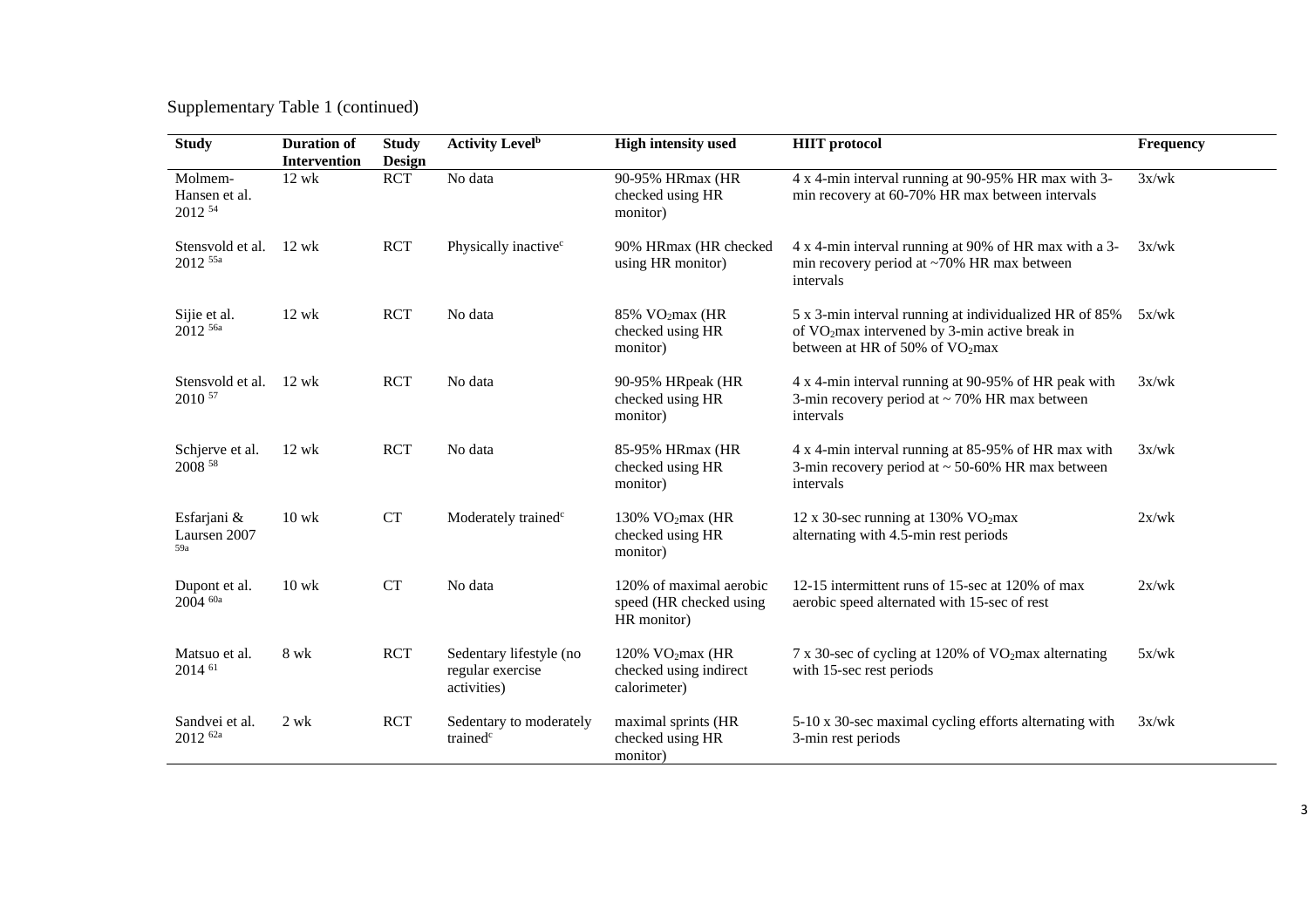## Supplementary Table 1 (continued)

| <b>Study</b>                                | <b>Duration of</b><br>Intervention | <b>Study</b><br>Design | <b>Activity Level</b> <sup>b</sup>                                           | <b>High intensity used</b>                                                                          | <b>HIIT</b> protocol                                                                                                       | Frequency |
|---------------------------------------------|------------------------------------|------------------------|------------------------------------------------------------------------------|-----------------------------------------------------------------------------------------------------|----------------------------------------------------------------------------------------------------------------------------|-----------|
| Musa et al.<br>2009 63                      | 8 wk                               | <b>RCT</b>             | Untrained <sup>c</sup>                                                       | 90% HRmax (HR checked<br>using HR monitor)                                                          | 4 x 800-m interval running, 1:1 work: rest ratio                                                                           | 3x/wk     |
| Helgerud et al.<br>2007 64                  | 8 wk                               | <b>RCT</b>             | No data                                                                      | 90-95% HRmax (HR<br>checked using HR<br>monitor)                                                    | 4 x 4-min interval running at 90-95% HR max with 3-<br>min of active resting periods at 70% HR max                         | 3x/wk     |
| Abderrahman<br>et al. 2013 <sup>65a</sup>   | 7 wk                               | <b>RCT</b>             | Well-trained                                                                 | 105% MAV (HR checked<br>using HR monitor)                                                           | 8 x 30-sec intensive runs at 105% MAV alternating<br>with 30-sec active recovery at 50% MAV                                | 2x/wk     |
| MacDougall et<br>al. 1998 <sup>66a</sup>    | 7 wk                               | <b>NCT</b>             | Physically active                                                            | maximal sprints (HR<br>checked expiratory gas<br>analyzer)                                          | 4-10 x 30-sec maximal cycling efforts alternating with<br>2-4 min rest periods                                             | 3x/wk     |
| Cocks et al.<br>$2013$ $^{67a}$             | 6 wk                               | <b>RCT</b>             | Sedentary (<1hr of<br>exercise/wk)                                           | maximal sprints (HR<br>checked using HR<br>monitor)                                                 | 4-6 x 30-sec maximal cycling efforts alternating with<br>4.5-min rest periods                                              | 3x/wk     |
| Shepherd et al.<br>2013 <sup>68a</sup>      | 6 wk                               | <b>RCT</b>             | Sedentary $(< 2 30$ -min<br>sessions of physical<br>activity/wk)             | maximal sprints (HR<br>checked using expiratory<br>gas analyzer)                                    | 4-6 x 30-sec maximal cycling efforts alternating with<br>4.5-min rest periods                                              | 3x/wk     |
| Walter et al.<br>2010 <sup>69a</sup>        | 6 wk                               | <b>RCT</b>             | Recreationally active <sup>c</sup>                                           | 80-110% VO <sub>2</sub> peak (HR,<br>VO <sub>2</sub> peak checked using<br>expiratory gas analyzer) | 5 x 2-min cycling bouts at predetermined percentage of<br>VO <sub>2</sub> peak followed by 1-min passive recovery each set | 3x/wk     |
| Croft et al.<br>$2009$ <sup>70a</sup>       | 6 wk                               | <b>RCT</b>             | Recreationally active <sup>c</sup>                                           | 90% VO <sub>2</sub> max (HR,<br>VO <sub>2</sub> max checked using<br>expiratory gas analyzer)       | 5 x 3-min running bouts at 90% VO2max separated by<br>3-min active recovery periods                                        | 4x/wk     |
| Burgomaster et<br>al. 2008 $^{9\mathrm{a}}$ | 6 wk                               | <b>CT</b>              | Active but untrained $(\leq 2)$<br>sessions/wk and $\leq 30$<br>min/session) | maximal sprints (HR<br>checked using HR<br>monitor)                                                 | 4-6 x 30-sec maximal cycling efforts alternating with<br>4.5-min rest periods                                              | 3x/wk     |
| Gormley et al.<br>$2008$ $^{\rm 71}$        | 6 wk                               | <b>RCT</b>             | No data                                                                      | 95% HRR (HR checked<br>using HR monitor)                                                            | 5 x 5-min cycling at 95% HRR alternating with 5-min<br>recovery period at 50% HRR                                          | 3x/wk     |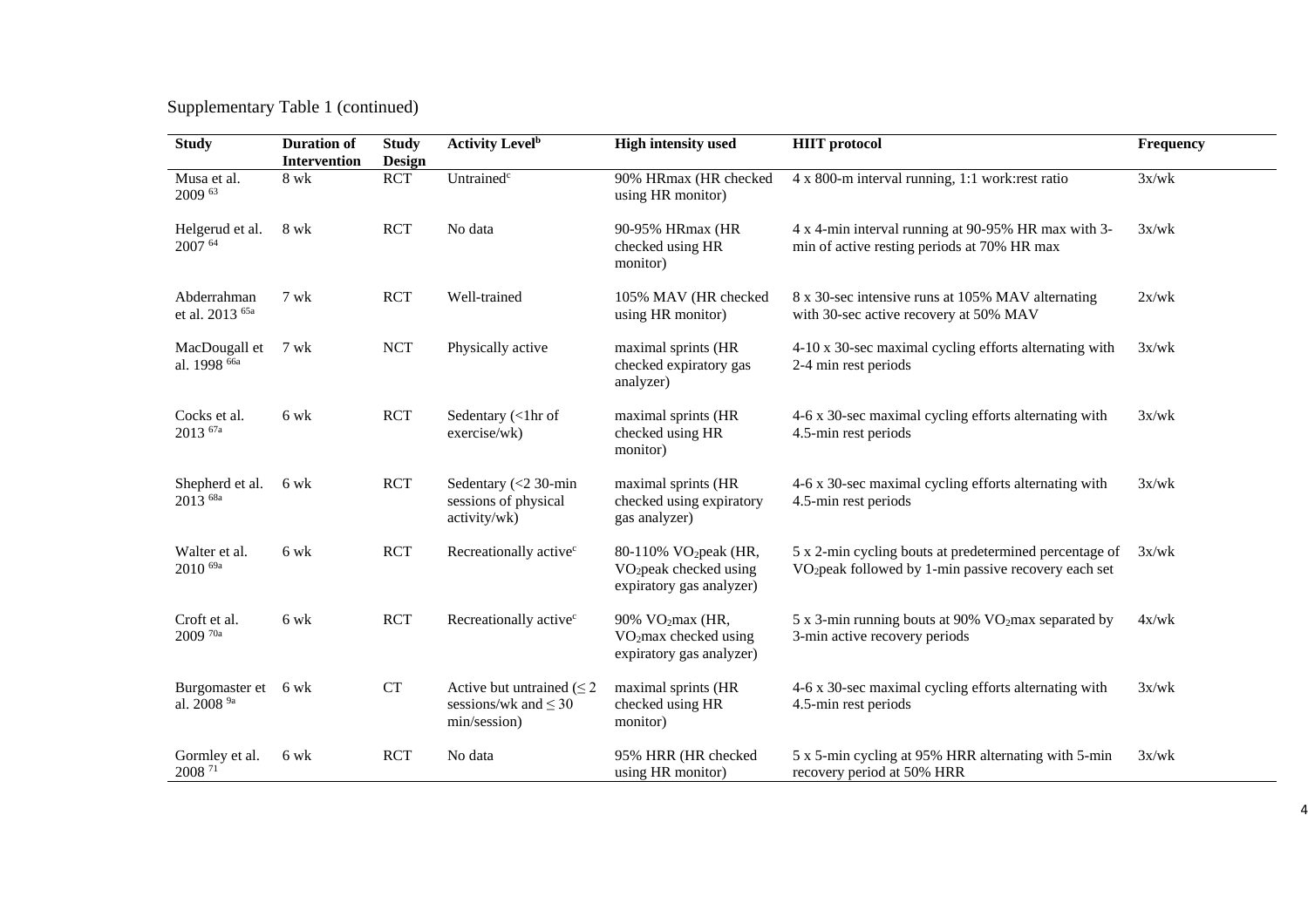## Supplementary Table 1 (continued)

| <b>Study</b>                                 | <b>Duration of</b><br>Intervention | <b>Study</b><br><b>Design</b> | <b>Activity Level</b> <sup>b</sup>                                                          | <b>High intensity used</b>                                                                    | <b>HIIT</b> protocol                                                                                                                                                             | Frequency                      |
|----------------------------------------------|------------------------------------|-------------------------------|---------------------------------------------------------------------------------------------|-----------------------------------------------------------------------------------------------|----------------------------------------------------------------------------------------------------------------------------------------------------------------------------------|--------------------------------|
| Rakobowchuk<br>et al. 2008 $^{72\mathrm{a}}$ | 6 wk                               | <b>RCT</b>                    | Not engaged in regular<br>exercise $(\leq 2$ sessions/wk<br>and $\leq$ 30 min/session)      | maximal sprints (HR<br>checked using ECG)                                                     | 4-6 x 30-sec maximal cycling efforts alternating with<br>4.5-min rest periods                                                                                                    | 3x/wk                          |
| Tabata et al.<br>1996 <sup>73a</sup>         | $6 \text{ wk}$                     | <b>CT</b>                     | Physically active <sup>c</sup><br>(varsity members)                                         | 170% of $VO_2$ max <sup>d</sup>                                                               | 7-8 x 20-sec cycling bouts at 170% of VO2max with<br>10-sec rest between intervals                                                                                               | 5x/wk                          |
| Edge et al.<br>$2006$ <sup>74a</sup>         | 5wk                                | <b>RCT</b>                    | Recreationally active<br>(participates in various<br>team sports)                           | 120-140% LT <sup>d</sup>                                                                      | 6-10 x 2-min interval cycling at 120-140% LT with 1-<br>min rest between intervals                                                                                               | 3x/wk                          |
| Dunham &<br>Harms 2012 <sup>75</sup>         | 4 wk                               | <b>RCT</b>                    | Physically active but not<br>trained or regularly<br>participating in<br>competitive sports | 90% VO <sub>2</sub> max (HR,<br>VO <sub>2</sub> max checked using<br>expiratory gas analyzer) | 5 x 1-min cycling bouts at 90% VO2max separated by<br>3-min recovery periods                                                                                                     | 3x/wk                          |
| Bayati et al.<br>2011 <sup>76a</sup>         | 4 wk                               | <b>RCT</b>                    | Habitually active but<br>untrained                                                          | maximal sprints <sup>d</sup>                                                                  | 3-5 x 30-sec maximal cycling efforts alternating with<br>4-min rest periods                                                                                                      | 3x/wk                          |
| Astorino et al.<br>2012 77                   | 2 wk                               | <b>CT</b>                     | Recreationally active <sup>c</sup>                                                          | maximal sprints (HR<br>checked using HR<br>monitor)                                           | 4-6 x 30-sec maximal cycling efforts alternating with<br>5-min rest periods                                                                                                      | 3x/wk                          |
| Leggate et al.<br>2010 78                    | $60$ min                           | <b>RCD</b>                    | Physically active <sup>c</sup>                                                              | 85-90% VO <sub>2</sub> peak (87.5%)<br>(HR checked using HR<br>monitor)                       | 10 x4-min interval cycling at 85-90% VO <sub>2</sub> peak<br>separated by 2-min rest                                                                                             | $10x4$ min                     |
| Maran et al.<br>2010 <sup>79</sup>           | 30 min                             | RCD                           | Physically active <sup>c</sup>                                                              | 85% of VO <sub>2</sub> max (HR<br>checked using ECG)                                          | continuous cycling at 40% VO <sub>2</sub> max interspersed with<br>maximal sprint efforts lasting few sec (5-sec cycling at<br>85% of VO <sub>2</sub> max) performed every 2 min | 15 sprint efforts in 30<br>min |
| Guelfi et al.<br>2005 80a                    | 30 min                             | <b>RCD</b>                    | Physically active                                                                           | maximal sprints (HR<br>checked using HR<br>monitor)                                           | 16 x 4-sec maximal cycling efforts alternating with 2-<br>min rest periods                                                                                                       | 15 sprint efforts in 30<br>min |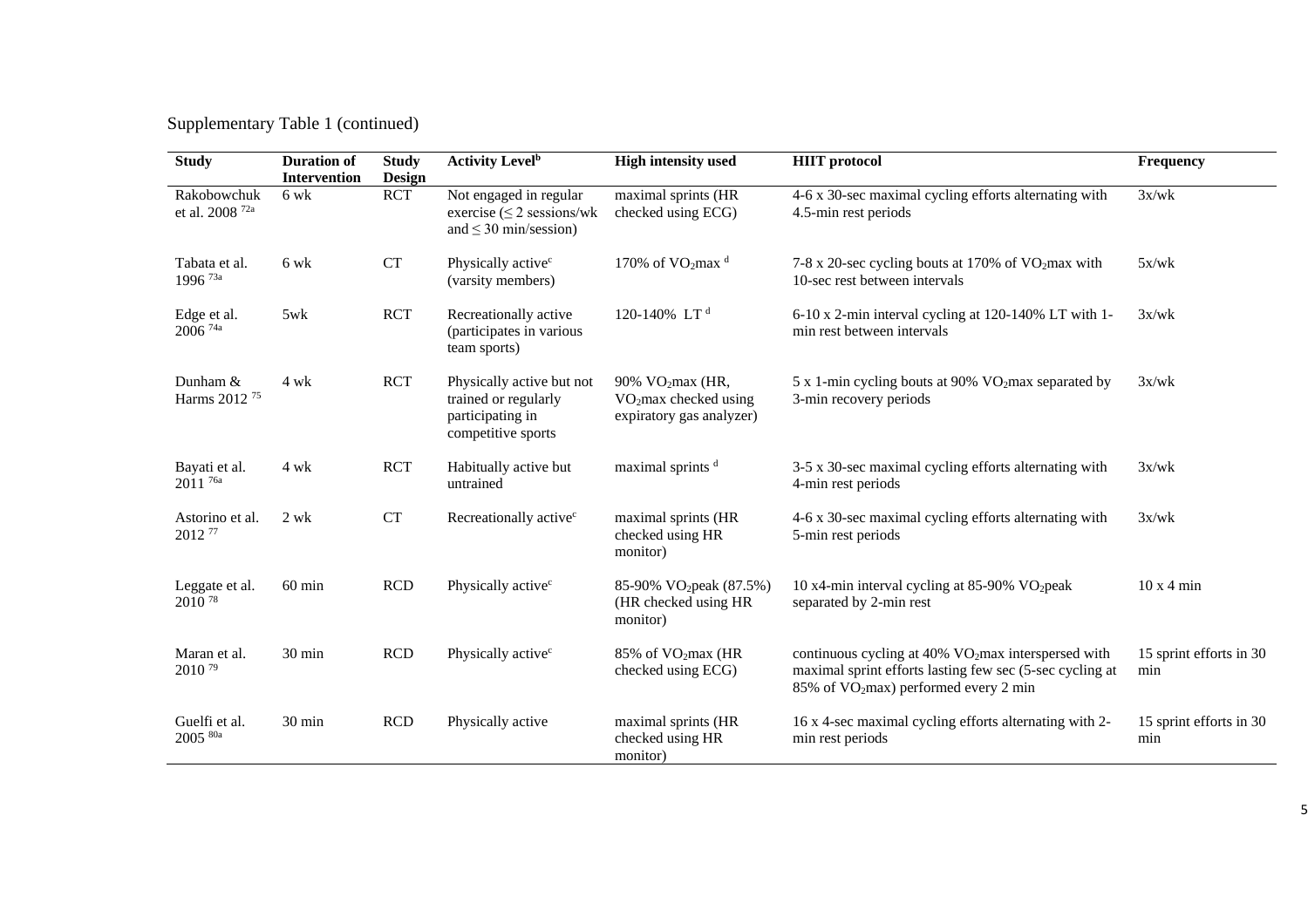Supplementary Table 1 (continued)

| <b>Study</b>                            | <b>Duration of</b><br>Intervention | <b>Study</b><br>Design | <b>Activity Level</b> <sup>b</sup>                                        | <b>High intensity used</b>                                   | <b>HIIT</b> protocol                                                                                                                        | Frequency |
|-----------------------------------------|------------------------------------|------------------------|---------------------------------------------------------------------------|--------------------------------------------------------------|---------------------------------------------------------------------------------------------------------------------------------------------|-----------|
| Keteyian et al.<br>2014 81              | $10$ wk                            | <b>RCT</b>             | No data                                                                   | 80-90% HRR (HR checked<br>using ECG $&$ HR monitor)          | 4 x 4-min treadmill running separated by 3-min active<br>recovery periods                                                                   | 3x/wk     |
| Tjonna et al.<br>2013 <sup>82a</sup>    | $10$ wk                            | <b>RCT</b>             | Physically inactive <sup>c</sup>                                          | 90% HRmax (HR checked<br>using HR monitor)                   | 4 x 4-min treadmill running interposed by 3-min rest<br>at 70% HRmax                                                                        | 3x/wk     |
| Rognmo et al.<br>2004 83                | $10$ wk                            | <b>RCT</b>             | No data                                                                   | 85-95% HRpeak (HR<br>checked using HR<br>monitor)            | 4 x 4-min interval running at 85-95% of HR peak with<br>3-min recovery period at $\sim$ 50-60% of VO <sub>2</sub> peak<br>between intervals | 3x/wk     |
| Wallman et al.<br>2009 <sup>84a</sup>   | 8wk                                | <b>RCT</b>             | Sedentary (no regular<br>exercise)                                        | 90-105% VO <sub>2</sub> peak <sup>d</sup>                    | 1-min cycling at 90-105% VO <sub>2</sub> peak alternating with 2-<br>min recovery period at $30-45\%$ VO <sub>2</sub> peak                  | 4x/wk     |
| Tsekouras et<br>al. 2008 85a            | 8 wk                               | <b>RCT</b>             | Recreationally active but<br>untrained <sup>c</sup>                       | 90% VO <sub>2</sub> peak (HR<br>checked using HR<br>monitor) | $4 \times 4$ -min alternating running at 90% VO <sub>2</sub> peak and<br>60% VO <sub>2</sub> peak                                           | 3x/wk     |
| Freese et al.<br>2015 86a               | 6 wk                               | <b>RCT</b>             | Physically inactive                                                       | maximal sprints (HR<br>checked using HR<br>monitor)          | 4-8 x 30-sec maximal cycling efforts alternating with<br>4-min rest periods                                                                 | 3x/wk     |
| Gillen et al.<br>2013 87                | 6 wk                               | <b>RCT</b>             | $\leq$ 2 sessions/wk of<br>structured exercising<br>lasting $\leq$ 30 min | $~10\%$ HRmax                                                | 10 x 60-sec cycling at ~90% HRmax separated by 60-<br>sec rest                                                                              | 3x/wk     |
| MacPherson et<br>al. 2011 <sup>88</sup> | 6 wk                               | <b>CT</b>              | Recreationally active <sup>c</sup>                                        | maximal sprints (HR<br>checked using HR<br>monitor)          | 4-6 x 30-sec maximal cycling efforts alternating with<br>4-min rest periods                                                                 | 3x/wk     |
| Trilk et al.<br>$2011^{89a}$            | 4 wk                               | <b>RCT</b>             | Sedentary (exercise $\leq$ 1<br>day/wk)                                   | maximal sprints (HR<br>checked using HR<br>monitor)          | 4-7 x 30-sec maximal cycling efforts alternating with<br>4-min rest periods                                                                 | 3x/wk     |
| Moholdt et al.<br>$2009^{14}$           | 4 wk                               | <b>RCT</b>             | No data                                                                   | 90% HRmax (HR checked<br>using HR monitor)                   | 4 x 4-min interval running at 90% of HR max with a 3-<br>min recovery period at $\sim$ 70% HR max between<br>intervals                      | 5x/wk     |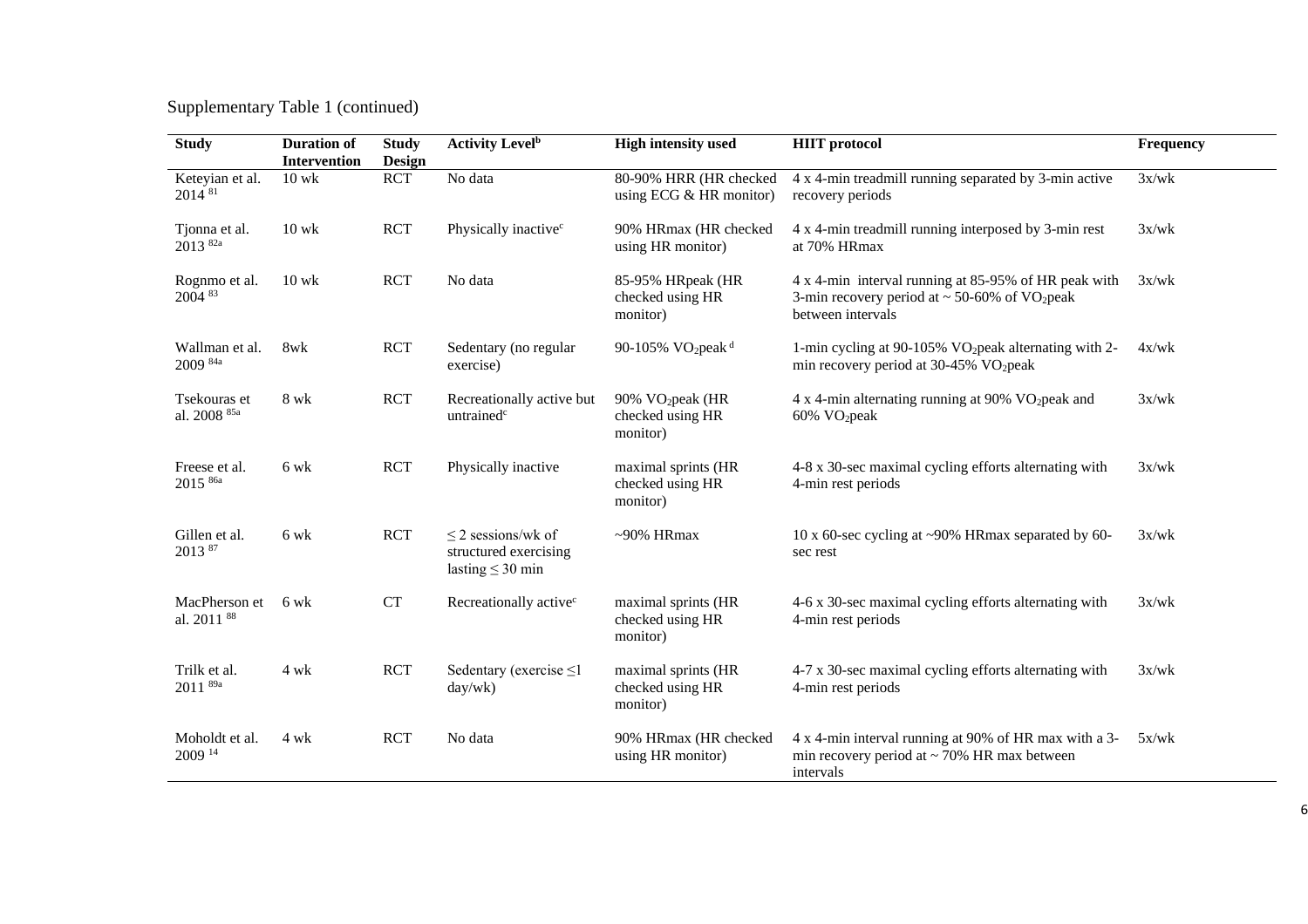Supplementary Table 1 (continued)

| <b>Study</b>                          | <b>Duration of</b><br><b>Intervention</b> | <b>Study</b><br><b>Design</b> | <b>Activity Level</b> <sup>b</sup>                                                                                                  | <b>High intensity used</b>                                   | <b>HIIT</b> protocol                                                                                                                          | Frequency |
|---------------------------------------|-------------------------------------------|-------------------------------|-------------------------------------------------------------------------------------------------------------------------------------|--------------------------------------------------------------|-----------------------------------------------------------------------------------------------------------------------------------------------|-----------|
| Kendall et al.<br>2009 90a            | $4$ wk                                    | <b>RCT</b>                    | Recreationally active (1-<br>5 hr/wk aerobic exercise,<br>resistance training or<br>recreational sports)                            | 90-120% VO <sub>2</sub> max <sup>d</sup>                     | 5-6 x 2-min interval cycling at 90% VO <sub>2</sub> max<br>progressing up to $120\%$ VO <sub>2</sub> max with 1-min rest<br>between intervals | 5x/wk     |
| Skleryk et al.<br>2013 91             | $2$ wk                                    | <b>RCT</b>                    | Sedentary <sup>c</sup>                                                                                                              | maximal sprints (HR<br>checked using HR<br>monitor)          | 8-12 x 10-sec maximal cycling efforts alternating with<br>80-sec rest periods                                                                 | 3x/wk     |
| Leggate et al.<br>2012 <sup>92a</sup> | 14d                                       | <b>NCT</b>                    | Physically inactive $\left\langle \langle 2 \rangle \right\rangle$<br>bouts of light to<br>moderate intensity<br>exercise per week) | 85% VO <sub>2</sub> peak (HR<br>checked using HR<br>monitor) | 10 x 4-min interval cycling at 85% of $VO2peak$<br>separated by 2-min rest periods                                                            | 3x/wk     |
| Astorino et al.<br>2011 93            | 2 wk                                      | <b>CT</b>                     | Recreationally active <sup>c</sup>                                                                                                  | maximal sprints (HR<br>checked using HR<br>monitor)          | 4-6 x 30-sec maximal cycling efforts alternating with<br>5-min rest periods                                                                   | 3x/wk     |
| Hood et al.<br>2011 94                | $2 \text{ wk}$                            | <b>NCT</b>                    | Sedentary ( $\leq$ 2<br>sessions/wk and $\leq 30$<br>min/session of exercise)                                                       | $~80-95\%$ HRR (HR<br>checked using HR<br>monitor)           | 10 x 1-min cycling at $\sim$ 80-95% HRR with 1-min rest<br>periods                                                                            | 3x/wk     |
| Little et al.<br>2011 95              | 2 wk                                      | <b>NCT</b>                    | Sedentary ( $\leq$ 2 30-min<br>exercise/wk)                                                                                         | $~100\%$ HRmax (HR<br>checked using HR<br>monitor)           | 10 x 1-min cycling at ~90% HRmax with 1-min rest<br>periods                                                                                   | 3x/wk     |
| Richards et al.<br>2010 %             | $2 \text{ wk}$                            | <b>RCT</b>                    | Recreationally active <sup>c</sup>                                                                                                  | maximal sprints (HR<br>checked using ECG)                    | 4-7 x 30-sec maximal cycling efforts alternating with<br>4-min rest periods                                                                   | 3x/wk     |
| Whyte et al.<br>$2010^{97a}$          | 2 wk                                      | <b>NCT</b>                    | Sedentary (<1hr/wk of<br>structured exercise)                                                                                       | maximal sprints (HR<br>checked using HR<br>monitor)          | 4-6 x 30-sec maximal cycling efforts alternating with<br>4.5-min rest periods                                                                 | 3x/wk     |

Abbreviations: bpm, beats per minute; CT, clinical trial; d, day; ECG, electrocardiogram; F, female; HIIT, high intensity interval training; HR, heart rate; hr, hour; HRmax, maximum heart rate; HRR, heart rate reserve; LT, threshold; M, male; min, minute; NCT, uncontrolled trial; NRCT, non-randomized controlled trial; RCD, randomized cross-over design; RCT, randomized clinical trial; rpm, rate per minute; sec, second; VO2max, maximal oxygen consumption; VO<sub>2</sub>peak, peak rate of oxygen consumption; wk, week. "Studies that did not report rate of compliance. "Described using the terminology of the primary study. "Level of activity not clearly described in the stu VO2max monitoring not reported in the primary study.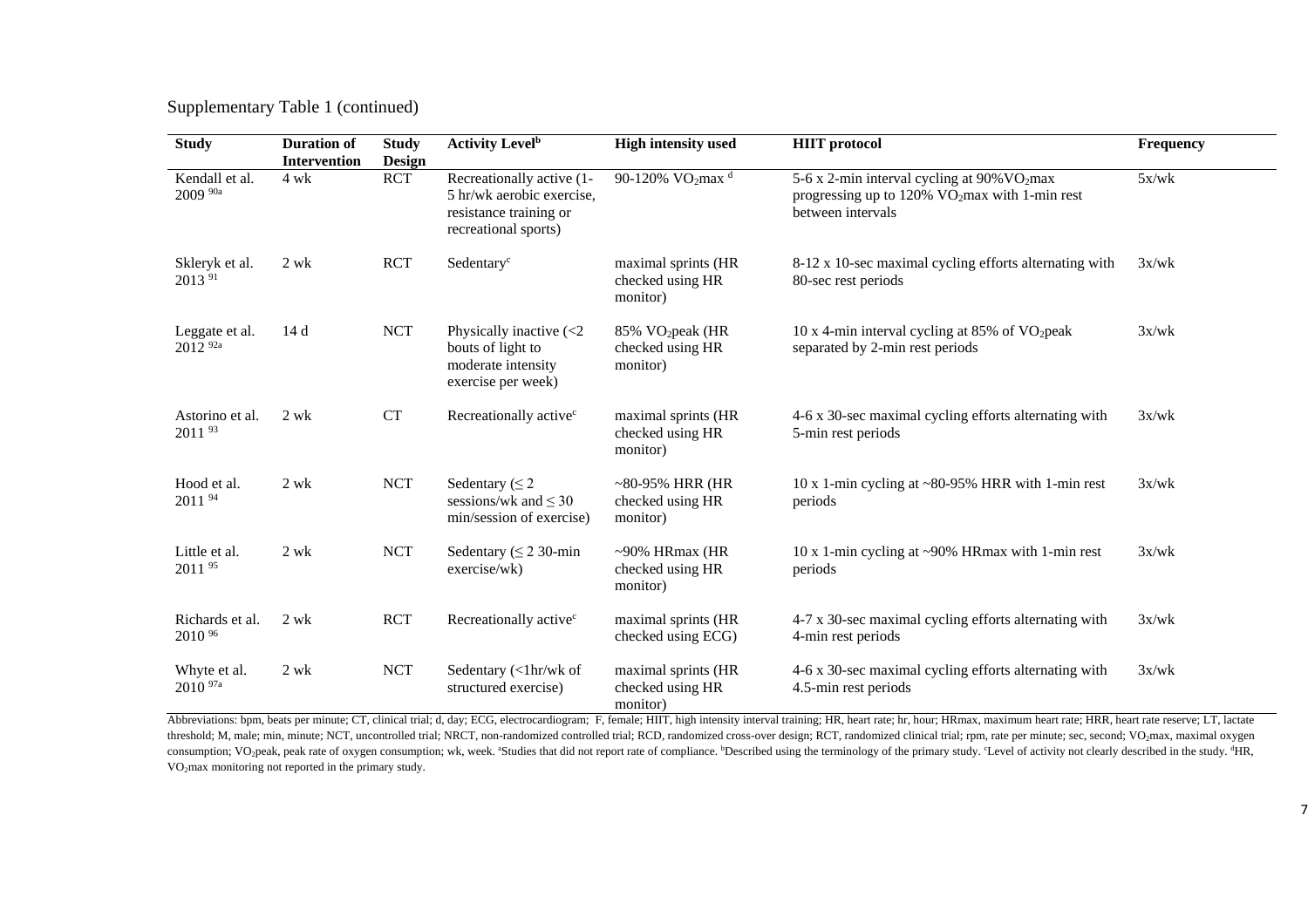| Reference                                     | of Intervention<br>Duration | Average<br>BMI >25 | Disease<br>status | <b>Body</b> composition |                   |                       |                       |                       | Cardiorespiratory<br>fitness |                       |                |                          |                       | <b>Glucose</b><br>metabolism |                         |          | <b>Blood lipids</b> |                       |                   | <b>Inflammation</b>   |          |                   |                       |
|-----------------------------------------------|-----------------------------|--------------------|-------------------|-------------------------|-------------------|-----------------------|-----------------------|-----------------------|------------------------------|-----------------------|----------------|--------------------------|-----------------------|------------------------------|-------------------------|----------|---------------------|-----------------------|-------------------|-----------------------|----------|-------------------|-----------------------|
|                                               |                             |                    |                   | BМ                      | <b>DA</b>         | $_{\rm HC}$           | BMI                   | WHR                   | $96B$                        | <b>RHIR</b>           | $\mathbf{v_0}$ | SBP                      | DBP                   | $_{\rm FC}$                  | $\overline{\mathbf{F}}$ | HBAI     | $\Gamma$ C          | HDL                   | Turi              | TG                    | CRP      | $\mathbb{L}$      | TNFa                  |
| Esfarjani & Laursen 2007 <sup>59</sup>        | $10$ wk                     | No                 | N <sub>o</sub>    | n/a                     | n/a               | n/a                   | n/a                   | n/a                   | n/a                          | n/a                   | $\uparrow$     | n/a                      | n/a                   | n/a                          | n/a                     | n/a      | n/a                 | n/a                   | n/a               | n/a                   | n/a      | n/a               | n/a                   |
| Dupont et al. 2004 60                         | $10 \text{ wk}$             | No                 | No                | $\leftrightarrow$       | n/a               | n/a                   | n/a                   | n/a                   | $\leftrightarrow$            | n/a                   | n/a            | n/a                      | n/a                   | n/a                          | n/a                     | n/a      | n/a                 | n/a                   | n/a               | n/a                   | n/a      | n/a               | n/a                   |
| Matsuo et al. 2014 <sup>61</sup>              | 8 wk                        | No                 | N <sub>o</sub>    | $\leftrightarrow$       | $\leftrightarrow$ | $\longleftrightarrow$ | n/a                   | n/a                   | n/a                          |                       |                | $\longleftrightarrow$    | $\leftrightarrow$     | n/a                          | n/a                     | n/a      | n/a                 | n/a                   | n/a               | n/a                   | n/a      | n/a               | n/a                   |
| Sandvei et al. 2012 <sup>62</sup>             | 8 wk                        | N <sub>0</sub>     | N <sub>o</sub>    | $\leftrightarrow$       | n/a               | n/a                   | $\leftrightarrow$     | n/a                   | $\leftrightarrow$            | n/a                   |                | n/a                      | n/a                   |                              | $\leftrightarrow$       | n/a      |                     | $\longleftrightarrow$ |                   | $\leftrightarrow$     | n/a      | n/a               | n/a                   |
| Musa et al. 2009 63                           | 8 wk                        | N <sub>0</sub>     | N <sub>o</sub>    | $\leftrightarrow$       | n/a               | n/a                   | n/a                   | n/a                   | $\longleftrightarrow$        | n/a                   | n/a            | n/a                      | n/a                   | n/a                          | n/a                     | n/a      | $\leftrightarrow$   |                       | n/a               | n/a                   | n/a      | n/a               | n/a                   |
| Helgerud et al. 2007 <sup>64</sup>            | 8 wk                        | No                 | N <sub>o</sub>    | $\leftrightarrow$       | n/a               | n/a                   | n/a                   | n/a                   | n/a                          | n/a                   |                | n/a                      | n/a                   | $\leftrightarrow$            | n/a                     | n/a      | n/a                 | $\longleftrightarrow$ | $\leftrightarrow$ | $\longleftrightarrow$ | n/a      | n/a               | n/a                   |
| Abderrahman et al. 2013 <sup>65</sup>         | 7 wk                        | N <sub>0</sub>     | N <sub>o</sub>    | $\leftrightarrow$       | n/a               | n/a                   | $\leftrightarrow$     | n/a                   | $\leftrightarrow$            | n/a                   | $\uparrow$     | n/a                      | n/a                   | n/a                          | n/a                     | n/a      | n/a                 | n/a                   | n/a               | n/a                   | n/a      | n/a               | n/a                   |
| Macdougall et al. 1998 66                     | 7 wk                        | No                 | N <sub>o</sub>    | n/a                     | n/a               | n/a                   | n/a                   | n/a                   | n/a                          | n/a                   | $\uparrow$     | n/a                      | n/a                   | n/a                          | n/a                     | n/a      | n/a                 | n/a                   | n/a               | n/a                   | n/a      | n/a               | n/a                   |
| Cocks et al. 2013 <sup>67</sup>               | 6 wk                        | No                 | N <sub>o</sub>    | $\leftrightarrow$       | n/a               | n/a                   | $\longleftrightarrow$ | n/a                   | n/a                          |                       | n/a            | $\longleftrightarrow$    |                       | n/a                          | n/a                     | n/a      | n/a                 | n/a                   | n/a               | n/a                   | n/a      | n/a               | n/a                   |
| Shepherd et al. 2013 <sup>68</sup>            | 6 wk                        | N <sub>0</sub>     | N <sub>0</sub>    | $\leftrightarrow$       | n/a               | n/a                   | $\longleftrightarrow$ | n/a                   | n/a                          | n/a                   | n/a            | n/a                      | n/a                   | n/a                          | n/a                     | n/a      | n/a                 | n/a                   | n/a               | n/a                   | n/a      | n/a               | n/a                   |
| Walter et al. 2010 <sup>69</sup>              | 6 wk                        | No                 | N <sub>o</sub>    | $\leftrightarrow$       | n/a               | n/a                   | n/a                   | n/a                   |                              | n/a                   | n/a            | n/a                      | n/a                   | n/a                          | n/a                     | n/a      | n/a                 | n/a                   | n/a               | n/a                   | n/a      | n/a               | n/a                   |
| Croft et al. 2009 <sup>70</sup>               | 6 wk                        | N <sub>o</sub>     | N <sub>0</sub>    | n/a                     | n/a               | n/a                   | n/a                   | n/a                   | n/a                          | n/a                   | $\uparrow$     | n/a                      | n/a                   | n/a                          | n/a                     | n/a      | n/a                 | n/a                   | n/a               | n/a                   | n/a      | $\uparrow$        | $\longleftrightarrow$ |
| Burgomaster et al. 2008 <sup>9</sup>          | 6 wk                        | N <sub>0</sub>     | N <sub>0</sub>    | $\leftrightarrow$       | n/a               | n/a                   | n/a                   | n/a                   | n/a                          | n/a                   | n/a            | n/a                      | n/a                   | n/a                          | n/a                     | n/a      | n/a                 | n/a                   | n/a               | n/a                   | n/a      | n/a               | n/a                   |
| Gormley et al. 2008 <sup>71</sup>             | 6 wk                        | N <sub>o</sub>     | N <sub>o</sub>    | $\leftrightarrow$       | n/a               | n/a                   | $\leftrightarrow$     | n/a                   | $\leftrightarrow$            | $\longleftrightarrow$ |                | $\leftrightarrow$        | $\longleftrightarrow$ | n/a                          | n/a                     | n/a      | n/a                 | n/a                   | n/a               | n/a                   | n/a      | n/a               | n/a                   |
| Rakobowchuk et al. 2008 <sup>72</sup>         | 6 wk                        | N <sub>o</sub>     | N <sub>o</sub>    | $\longleftrightarrow$   | n/a               | n/a                   | $\leftrightarrow$     | n/a                   | n/a                          | $\leftrightarrow$     | n/a            | $\leftrightarrow$        | $\longleftrightarrow$ | n/a                          | n/a                     | n/a      | n/a                 | n/a                   | n/a               | n/a                   | n/a      | n/a               | n/a                   |
| Tabata et al. 1996 <sup>73</sup>              | 6 wk                        | N <sub>0</sub>     | No                | n/a                     | n/a               | n/a                   | n/a                   | n/a                   | n/a                          | n/a                   |                | n/a                      | n/a                   | n/a                          | n/a                     | n/a      | n/a                 | n/a                   | n/a               | n/a                   | n/a      | n/a               | n/a                   |
| Edge et al. 2006 <sup>74</sup>                | 5 wk                        | No                 | N <sub>o</sub>    | $\leftrightarrow$       | n/a               | n/a                   | n/a                   | n/a                   | n/a                          | n/a                   | n/a            | n/a                      | n/a                   | n/a                          | n/a                     | n/a      | n/a                 | n/a                   | n/a               | n/a                   | n/a      | n/a               | n/a                   |
| Dunham & Harms 2012 <sup>75</sup>             | 4 wk                        | No                 | N <sub>o</sub>    | $\leftrightarrow$       | $\leftrightarrow$ | n/a                   | $\leftrightarrow$     | n/a                   | n/a                          | n/a                   | $\uparrow$     | n/a                      | n/a                   | n/a                          | n/a                     | n/a      | n/a                 | n/a                   | n/a               | n/a                   | n/a      | n/a               | n/a                   |
| Bayati et al. 2011 <sup>76</sup>              | 4 wk                        | No                 | N <sub>0</sub>    | n/a                     | n/a               | n/a                   | n/a                   | n/a                   | n/a                          | n/a                   |                | n/a                      | n/a                   | n/a                          | n/a                     | n/a      | n/a                 | n/a                   | n/a               | n/a                   | n/a      | n/a               | n/a                   |
| Astorino et al. 2012 <sup>77</sup>            | 2 wk                        | No                 | No                | $\leftrightarrow$       | n/a               | n/a                   | n/a                   | $\longleftrightarrow$ | $\leftrightarrow$            | $\leftrightarrow$     | $\uparrow$     | $\longleftrightarrow$    | $\longleftrightarrow$ | n/a                          | n/a                     | n/a      | n/a                 | n/a                   | n/a               | n/a                   | n/a      | n/a               | n/a                   |
| Leggate et al. 2010 <sup>78</sup>             | 58 min                      | N <sub>o</sub>     | N <sub>o</sub>    | n/a                     | n/a               | n/a                   | n/a                   | n/a                   | n/a                          | n/a                   | n/a            | n/a                      | n/a                   | n/a                          | n/a                     | n/a      | n/a                 | n/a                   | n/a               | n/a                   | n/a      | $\leftrightarrow$ | n/a                   |
| Maran et al. 2010 <sup>79</sup>               | $30 \text{ min}$            | N <sub>0</sub>     | N <sub>0</sub>    | n/a                     | n/a               | n/a                   | n/a                   | n/a                   | n/a                          | n/a                   | n/a            | n/a                      | n/a                   | $\leftrightarrow$            | $\leftrightarrow$       | n/a      | n/a                 | n/a                   | n/a               | n/a                   | n/a      | n/a               | n/a                   |
| Guelfi et al. 2005 <sup>80</sup>              | 30 min                      | No                 | DM1               | n/a                     | n/a               | n/a                   | n/a                   | n/a                   | n/a                          | n/a                   | n/a            | n/a                      | n/a                   |                              | n/a                     | n/a      | n/a                 | n/a                   | n/a               | n/a                   | n/a      | n/a               | n/a                   |
| Number of studies that examined this variable |                             |                    |                   | 15                      | $\overline{c}$    |                       | $\tau$                | 1                     | $\overline{7}$               | 5                     | 12             | $\overline{\phantom{0}}$ | $\overline{5}$        | $\Delta$                     | $\overline{2}$          | $\Omega$ | $\overline{2}$      | $\mathbf{3}$          | $\mathfrak{D}$    | $\overline{2}$        | $\Omega$ | $\mathfrak{D}$    |                       |

Supplementary Table 2a Summary of effects of short-term HIIT on cardiometabolic health markers in normal weight populations.

Abbreviations: % BF, body fat percentage; BM, body mass; BMI, body mass index; CAD, coronary artery disease; CRP, C-reactive protein; d, day; DBP, diastolic blood pressure; DM2, type 2 diabetes mellitus; FG, fasting glucos hemoglobin; HC, hip circumference; HDL, high-density lipoprotein; HF, heart failure; HPN, essential hypertension; HTx, heart transplant; IL6, interleukin-6; LDL, low-density lipoprotein; MI, myocardial infarction; min, mi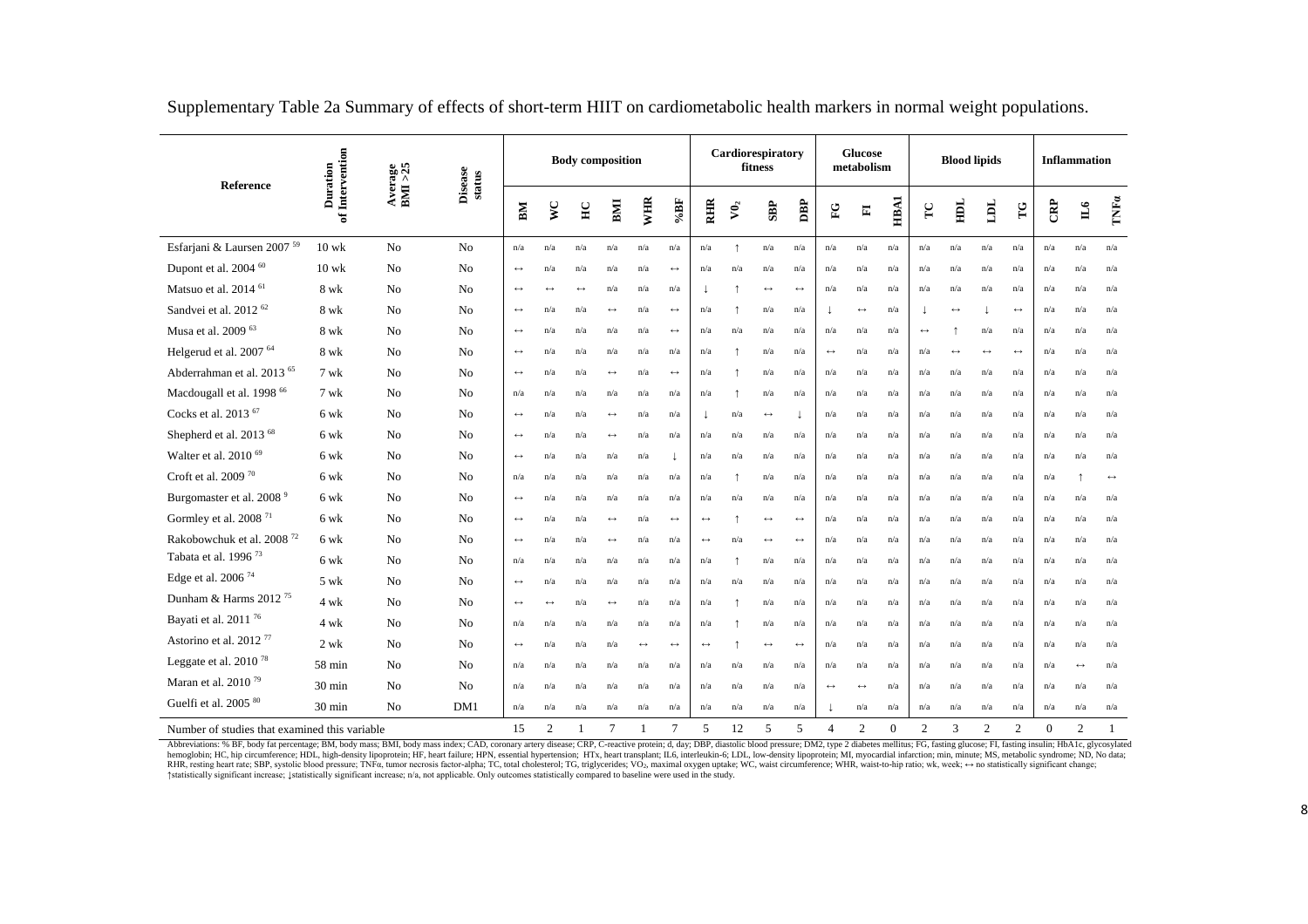| Reference                                     |                             | Average<br>BMI >25 | <b>Disease</b><br>status | <b>Body composition</b> |                   |                |                         |              |                   | Cardiorespiratory<br>fitness |               |                   |                       |                       | <b>Glucose</b><br>metabolism |                         |                   | <b>Blood lipids</b>   |                   | <b>Inflammation</b> |                   |                   |                                        |
|-----------------------------------------------|-----------------------------|--------------------|--------------------------|-------------------------|-------------------|----------------|-------------------------|--------------|-------------------|------------------------------|---------------|-------------------|-----------------------|-----------------------|------------------------------|-------------------------|-------------------|-----------------------|-------------------|---------------------|-------------------|-------------------|----------------------------------------|
|                                               | of Intervention<br>Duration |                    |                          | BM                      | V <sub>C</sub>    | H <sub>C</sub> | BM                      | WHR          | $\%{\bf B}F$      | <b>RHIR</b>                  | $V\mathbf{0}$ | <b>SBP</b>        | DBP                   | EG                    | E                            | <b>HBA1</b>             | $\Gamma$ C        | E                     | LOL               | TG                  | CRP               | Ц                 | $\mathbf{T}\mathbf{N}\mathbf{F}\alpha$ |
| Keteyian et al. 2014 <sup>81</sup>            | $10$ wk                     | Yes                | Yes (CAD)                | n/a                     | n/a               | n/a            | n/a                     | n/a          | n/a               | $\leftrightarrow$            | n/a           | $\leftrightarrow$ |                       | n/a                   | n/a                          | n/a                     | n/a               | n/a                   | n/a               | n/a                 | n/a               | n/a               | n/a                                    |
| Tjønna et al. 2013 82                         | $10$ wk                     | Yes                | No                       | $\leftrightarrow$       | n/a               | n/a            |                         | n/a          |                   | n/a                          |               | $\leftrightarrow$ |                       |                       | n/a                          |                         |                   | $\longleftrightarrow$ |                   | $\leftrightarrow$   | $\leftrightarrow$ | n/a               | n/a                                    |
| Rognmo et al. 2004 83                         | $10$ wk                     | Yes                | Yes (CAD)                | $\longleftrightarrow$   | n/a               | n/a            | n/a                     | n/a          | n/a               | $\leftrightarrow$            | n/a           | $\leftrightarrow$ | $\leftrightarrow$     | n/a                   | n/a                          | n/a                     | n/a               | n/a                   | n/a               | n/a                 | n/a               | n/a               | n/a                                    |
| Wallman et al. 2009 <sup>84</sup>             | 8 wk                        | Yes                | No                       | $\leftrightarrow$       | n/a               | n/a            | $\mathrm{n}/\mathrm{a}$ | n/a          | n/a               | n/a                          | n/a           | $\leftrightarrow$ | $\leftrightarrow$     | n/a                   | n/a                          | n/a                     | $\leftrightarrow$ | $\longleftrightarrow$ | $\leftrightarrow$ | $\leftrightarrow$   | n/a               | n/a               | n/a                                    |
| Tsekouras et al. 2008 <sup>85</sup>           | 8 wk                        | Yes                | N <sub>o</sub>           | $\leftrightarrow$       | n/a               | n/a            | $\leftrightarrow$       | n/a          | $\leftrightarrow$ | n/a                          | n/a           | n/a               | n/a                   | n/a                   | n/a                          | $\mathrm{n}/\mathrm{a}$ | n/a               | n/a                   | n/a               | $\leftrightarrow$   | n/a               | n/a               | n/a                                    |
| Freese et al. 2015 <sup>86</sup>              | 6 wk                        | Yes                | Yes (MS)                 | $\longleftrightarrow$   | n/a               | n/a            | $\leftrightarrow$       | n/a          | $\leftrightarrow$ | n/a                          | n/a           | n/a               | n/a                   | $\longleftrightarrow$ | $\longleftrightarrow$        | n/a                     | n/a               | n/a                   | n/a               | n/a                 | n/a               | n/a               | n/a                                    |
| Gillen et al. 2013 <sup>87</sup>              | 6 wk                        | Yes                | No                       | $\longleftrightarrow$   | n/a               | n/a            | n/a                     | n/a          |                   | n/a                          | n/a           | n/a               | n/a                   | $\leftrightarrow$     | $\leftrightarrow$            | n/a                     | n/a               | n/a                   | n/a               | n/a                 | n/a               | n/a               | n/a                                    |
| MacPherson et al. 2011 <sup>88</sup>          | 6 wk                        | Yes                | N <sub>0</sub>           | $\longleftrightarrow$   | n/a               | n/a            | n/a                     | n/a          |                   | n/a                          |               | n/a               | n/a                   | n/a                   | n/a                          | n/a                     | n/a               | n/a                   | n/a               | n/a                 | n/a               | n/a               | n/a                                    |
| Trilk et al. 2011 <sup>89</sup>               | 4 wk                        | Yes                | N <sub>o</sub>           | n/a                     | n/a               | n/a            | n/a                     | n/a          | n/a               | n/a                          |               | n/a               | n/a                   | n/a                   | n/a                          | n/a                     | n/a               | n/a                   | n/a               | n/a                 | n/a               | n/a               | n/a                                    |
| Moholdt et al. $200914$                       | 4 wk                        | Yes                | Yes (CAD)                | $\leftrightarrow$       | n/a               | n/a            | n/a                     | n/a          | n/a               |                              | n/a           | n/a               | n/a                   | $\leftrightarrow$     | n/a                          | n/a                     | n/a               | $\leftrightarrow$     | $\leftrightarrow$ | $\leftrightarrow$   | n/a               | n/a               | n/a                                    |
| Kendall et al. 2009 90                        | 4 wk                        | Yes                | No                       | $\leftrightarrow$       | n/a               | n/a            | n/a                     | n/a          | n/a               | n/a                          | n/a           | n/a               | n/a                   | n/a                   | n/a                          | n/a                     | n/a               | n/a                   | n/a               | n/a                 | n/a               | n/a               | n/a                                    |
| Skleryk et al. 2013 <sup>91</sup>             | $2 \text{ wk}$              | Yes                | N <sub>0</sub>           | n/a                     | $\leftrightarrow$ | n/a            | $\leftrightarrow$       | n/a          | $\leftrightarrow$ | n/a                          | n/a           | $\leftrightarrow$ | $\leftrightarrow$     | $\leftrightarrow$     | $\leftrightarrow$            | n/a                     | n/a               | n/a                   | n/a               | n/a                 | n/a               | n/a               | n/a                                    |
| Leggate et al. 2012 <sup>92</sup>             | 2 wk                        | Yes                | No                       | n/a                     |                   | n/a            | n/a                     | n/a          | n/a               | n/a                          | n/a           | n/a               | n/a                   | n/a                   | n/a                          | n/a                     | n/a               | n/a                   | n/a               | n/a                 | n/a               | $\leftrightarrow$ | $\leftrightarrow$                      |
| Astorino et al. 2011 <sup>93</sup>            | 2 wk                        | Yes                | N <sub>o</sub>           | n/a                     | n/a               | n/a            | n/a                     | n/a          | n/a               | n/a                          |               | n/a               | n/a                   | n/a                   | n/a                          | n/a                     | n/a               | n/a                   | n/a               | n/a                 | n/a               | n/a               | n/a                                    |
| Hood et al. 2011 <sup>94</sup>                | 2 wk                        | Yes                | No                       | n/a                     | n/a               | n/a            | n/a                     | n/a          | n/a               | n/a                          | n/a           | n/a               | n/a                   | $\longleftrightarrow$ |                              | n/a                     | n/a               | n/a                   | n/a               | n/a                 | n/a               | n/a               | n/a                                    |
| Little et al. 2011 <sup>95</sup>              | 2 wk                        | Yes                | Yes (DM2)                | $\longleftrightarrow$   | n/a               | n/a            | n/a                     | n/a          | n/a               | n/a                          | n/a           | n/a               | n/a                   |                       | n/a                          | n/a                     | n/a               | n/a                   | n/a               | n/a                 | n/a               | n/a               | n/a                                    |
| Richards et al. 2010 <sup>96</sup>            | $2$ wk                      | Yes                | No                       | n/a                     | n/a               | n/a            | $\mathrm{n}/\mathrm{a}$ | n/a          | n/a               | n/a                          | n/a           | n/a               | n/a                   | $\leftrightarrow$     | $\leftrightarrow$            | $\mathrm{n}/\mathrm{a}$ | n/a               | n/a                   | n/a               | n/a                 | n/a               | n/a               | n/a                                    |
| Whyte et al. 2010 <sup>97</sup>               | 2 wk                        | Yes                | N <sub>o</sub>           | $\longleftrightarrow$   |                   |                | n/a                     | n/a          | n/a               | n/a                          | $\uparrow$    |                   | $\longleftrightarrow$ | $\leftrightarrow$     | $\leftrightarrow$            | n/a                     | $\leftrightarrow$ | $\longleftrightarrow$ | n/a               | $\leftrightarrow$   | n/a               | n/a               | n/a                                    |
| Number of studies that examined this variable |                             |                    |                          | 11                      | 3                 |                | $\overline{4}$          | $\mathbf{0}$ | 6                 | 3                            | 5             | 6                 | 6                     | 9                     | 6                            |                         | 3                 | $\overline{4}$        | 3                 | 5                   |                   |                   |                                        |

Supplementary Table 2b Summary of effects of short-term HIIT on cardiometabolic health markers in overweight/obese populations.

Abbreviations: % BF, body fat percentage; BM, body mass; BMI, body mass index; CAD, coronary artery disease; CRP, C-reactive protein; d, day; DBP, diastolic blood pressure; DM2, type 2 diabetes mellitus; FG, fasting glucos glycosylated hemoglobin; HC, hip circumference; HDL, high-density lipoprotein; HF, heart failure; HPN, essential hypertension; HTx, heart transplant; IL6, interleukin-6; LDL, low-density lipoprotein; MI, myocardial infarc change; †statistically significant increase; ↓statistically significant increase; n/a, not applicable. Only outcomes statistically compared to baseline were used in the study.